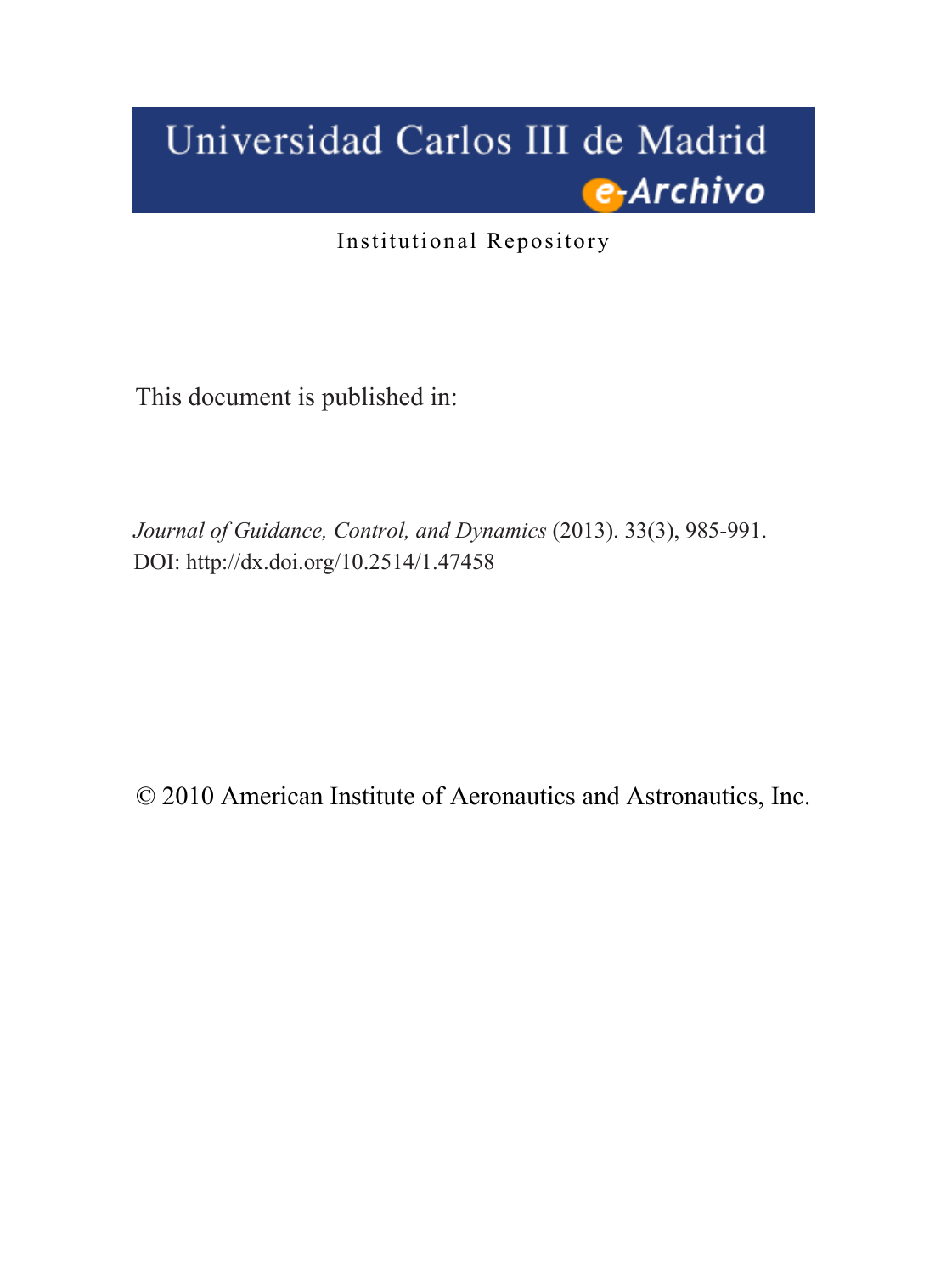# **Hybrid Optimal Control Approach to Commercial Aircraft Trajectory Planning**

M. Soler,<sup>∗</sup> A. Olivares,† and E. Staffetti†

Universidad Rey Juan Carlos, 28933 Madrid, Spain

∗ Ph.D. Candidate, Department of Statistics and Operations Research,School of Telecommunication Engineering. Student Member AIAA.

† Associate Professor, Department of Statistics and Operations Research, School of Telecommunication Engineering.

# Nomenclature

| $C_D$             |     | coefficient of drag                              | m                    |     | mass                                              |
|-------------------|-----|--------------------------------------------------|----------------------|-----|---------------------------------------------------|
| $C_{D_0}$         | $=$ | coefficient of parasite drag                     | $\dot{m}$            | $=$ | fuel flow                                         |
| $C_L$             |     | coefficient of lift                              | $m_{\text{max}}$     |     | maximum mass (maximum takeoff weight)             |
| $C_{L_{\rm max}}$ |     | maximum coefficient of lift                      | $m_{\min}$           |     | minimum mass (operating empty weight)             |
| $C_{Tc,4}$        |     | first thrust temperature coefficient             | $m_{\min}$           |     | minimum fuel flow                                 |
| $C_{V_{\min}}$    |     | minimum speed coefficient                        | S                    |     | reference wing surface area                       |
| D                 |     | drag force, $0.5\rho V^2SC_D$                    |                      | $=$ | thrust                                            |
| $G_t$             | $=$ | temperature gradient on maximum altitude         | $T_{\rm max}$        |     | maximum thrust                                    |
| $G_W$             |     | mass gradient on maximum altitude                | V                    | $=$ | true airspeed                                     |
| g                 |     | acceleration due to gravity                      | $V_{\rm CAS}$        | $=$ | calibrated airspeed                               |
| h                 | $=$ | altitude                                         | $V_{M_0}$            |     | maximum operating calibrated airspeed             |
| $h_{M_0}$         | $=$ | maximum operating altitude                       | $V_{\text{stall}}$   | $=$ | stall speed                                       |
| $h_{\text{max}}$  |     | maximum altitude at maximum takeoff weight under | х                    | $=$ | distance                                          |
|                   |     | Instrument Society of America conditions         | α                    | $=$ | angle of attack                                   |
| $h_u$             |     | maximum dynamic altitude                         | $\Delta T_{\rm ISA}$ |     | temperature deviation from International Standard |
| Κ                 | $=$ | coefficient of induced drag                      |                      |     | Atmosphere                                        |
| L                 |     | lift force, $0.5\rho V^2SC_L$                    | η                    |     | thrust specific fuel flow                         |
| M                 | $=$ | Mach number                                      | $\mathcal V$         | $=$ | flight-path angle                                 |
| $M_{M0}$          |     | maximum operating Mach number                    |                      | $=$ | atmospheric density                               |

## I. Introduction

A SUBSTANTIAL change in the current air traffic management (ATM) paradigm is needed, because this system (which is responsible for sustainable, efficient, and safe operations in civil aviation) is reaching the limit of its capabilities. Its capacity, efficiency, environmental impact, and flexibility should be improved to accommodate airspace users' requirements.‡ The need to fit aircraft trajectories to ATM system requirements makes them difficult to be optimized, and therefore suboptimal flight profiles are generally being flown.

With this aim, this paper presents an approach to commercial aircraft optimal trajectory generation in which different flight phases and operational procedures can be combined so that a single optimal control problem is solved. The coupling of these discrete flight phases with the continuous aircraft dynamics results in a hybrid system [1–3]. In particular, the flight of an aircraft intrinsically has the characteristics of a controlled switched dynamic system [4,5]. Indeed, several flight modes can be distinguished for climbing, cruising and descent, each with an associated dynamic model and a set of path constraints.

On the whole, it is difficult to find all the components for the solution to hybrid optimal control problems because the optimal sequence of discrete states is very difficult to determine. In our case, the phase sequence is given, but optimal switching times must be determined. Problems with known phase sequence have been frequently solved in aerospace engineering as multiphase problems [6–9], most of them were solved using pseudospectral methods [10,11]. However, none of these works focused on commercial aircraft. Pseudospectral knotting methods have been developed for solving multiphase optimal control problems (see, for instance,

[12]). Such knotting methods need knotting conditions to connect adjacent phases. In our approach we convert the hybrid optimal control into an equivalent, conventional optimal control problem, making the unknown switching times part of the state by using a method similar to those presented in [13,14]. In this way, we do not need to connect adjacent phases with linkage constraints. The resulting optimal control problem is then solved using a Simpson collocation method [15,16].

The fundamental prior research work on aircraft trajectory optimization within the current ATM concept was presented in [17]. The flight of an aircraft was modeled as a collection of phases and procedures in which continuity of the state variables was imposed in order to link phases, permitting discontinuities in control variables and flight-path angle. Moreover, concatenating optimal phase-byphase solutions does not lead to an overall optimal trajectory. Recently, in [18], a method to compute overall optimal trajectories has been presented. Modeling the actual ATM paradigm, as in [18], enforces the specification of two operative procedures per phase, for instance, to climb with constant  $V_{\text{CAS}}$  and constant throttle setting, or to perform a steady cruise: i.e., with constant Mach and constant altitude. On the contrary, in this work we set only one operative procedure per phase: e.g., to climb with constant  $V_{\text{CAS}}$ , or to cruise at constant altitude as in [19]. This assumption increases the complexity of aircraft dynamic equations, but also gives more room for planning more efficient flight profiles.

An application of our method to the trajectory optimization of a vertical-point-mass model of an Airbus A-320 is reported. The results show the efficiency of our approach.

‡ Single European Sky ATM Research (SESAR) ATM Master Plan is available online at http://www.eurocontrol.int/sesar [retrieved 15 March 2010].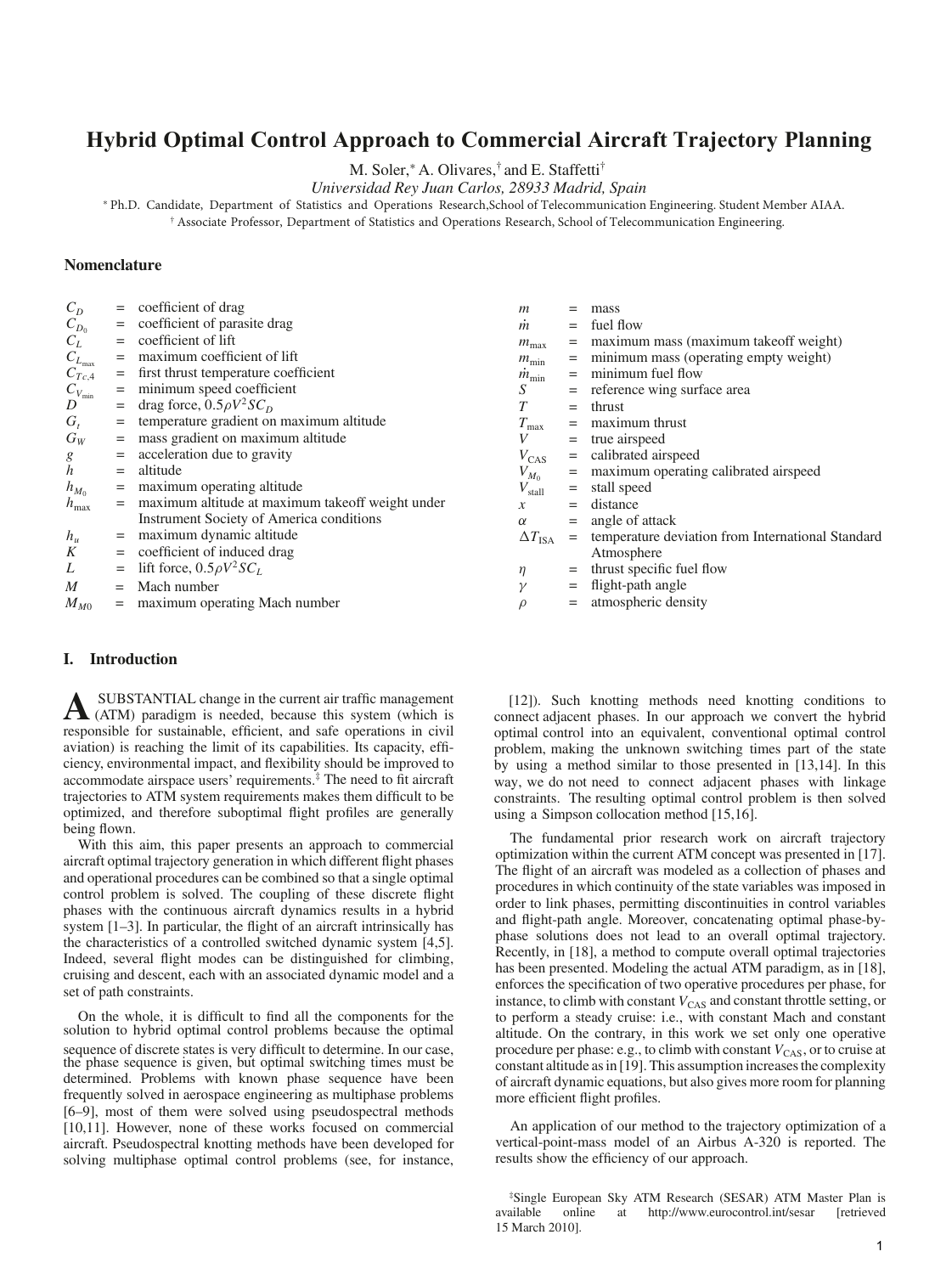# II. Optimal Control Problem

A switched dynamic system is composed of a set of dynamic systems:

$$
\dot{x} = f_k[x(t), u(t), t], \qquad k \in \{1, 2, \dots, N_D\}
$$
 (1)

where  $x$  represent the *n*-dimensional state vector, and the set  $\{1, 2, \ldots, N_D\}$  represents the different dynamic systems. To control a switched dynamic system, both an  $m$ -dimensional control input  $u(t)$ and a switching sequence  $\sigma$  have to be specified. We suppose that the set of admissible control inputs is a set of piecewise-continuous functions in  $t \in [t_I, t_F]$ . A switching sequence in  $[t_I, t_F]$  is defined as the timed sequence of  $N + 1$  active dynamic systems:

$$
\sigma = [(t_1, k_1), (t_1, k_1), \dots, (t_N, k_N)]
$$
\n(2)

where  $0 \le N < \infty$ ,  $t_I \le t_1 \cdots \le t_N \le t_F$ , and  $k_j \in \{1, 2, ..., N_D\}$ . In this sequence, the pair  $(t<sub>i</sub>, k<sub>j</sub>)$  indicates that at time  $t<sub>j</sub>$  the dynamic equation of the switched system changes from  $k_{j-1}$  to  $k_j$ , with  $t_0 = t_I$ and  $t_{N+1} = t_F$ . As a consequence, in the time interval  $[t_j, t_{j+1})$  the system evolution is governed by the dynamic equation  $k_j$ . In the interval  $[t_N, t_F]$  the active dynamic system is  $k_N$ .

The pairs  $(t_i, k_i)$  can be classified in two categories: those corresponding to autonomous switches and those corresponding to controlled switches. For instance, an autonomous switch may occur when the aircraft reaches a prescribed altitude. On the contrary, a controlled switch takes place in response to control inputs established by the solution to the optimal control problem. In this work, we assume that the sequence of phases is given by a flight profile; i.e., the untimed sequence of active systems  $\zeta = (k_1, k_1, \dots, k_N)$  is known.



Fig. 1 Relation between scaled time  $\tau$  and real (unscaled) time t.

 $t_F = t_{N+1} = 1$ . The first step is to introduce the new state variables  $x_{n+1}, \ldots, x_{n+N}$ , which correspond to the switching times  $t_i$  for  $i \in \{1, 2, \ldots, N\}$ : i.e.,  $x_{n+i} = t_i$ , with  $\dot{x}_{n+i} = 0$ .

We then introduce the new independent variable  $\tau$ . The relation between  $\tau$  and  $t$  changes on each interval  $[t_i, t_{i+1}]$ . We establish piecewise-linear correspondence between time *t*, and the new independent variable  $\tau$ , so that for every chosen fixed point  $\tau$  $(i = 1, \ldots, N)$ , *t* equals  $t_i$ . Any monotonically increasing sequence of *N* numbers on interval [0, 1] could be used. We set  $\tau_i = i/(N + 1)$ . As a result, we obtain the following expression:

$$
t = \begin{cases} (N+1)x_{n+1}\tau, & 0 \le \tau \le \frac{1}{N+1} \\ (N+1)(x_{n+i+1} - x_{n+i})\tau + (i+1)x_{n+i} - ix_{n+i+1}, & \frac{i}{N+1} < \tau \le \frac{i+1}{N+1} \\ (N+1)(1 - x_{n+N})\tau + (N+1)x_{n+N} - N, & \frac{N}{N+1} < \tau \le 1 \end{cases}
$$

The hybrid optimal control problem can be stated as follows: Consider the switched dynamic system (1) whose state and control variables are subjected to a set of equality and inequality constraints:

$$
g_k[x(t), u(t), t] = 0, \t h_k[x(t), u(t), t] \le 0
$$
  

$$
k \in \{1, 2, ..., N_D\}
$$
 (3)

Given an initial state  $x(t_I)$ , a final state  $x(t_F)$ , a time interval  $[t_I, t_F]$ , and a prescribed untimed sequence of active dynamic systems  $\zeta$ , find a piecewise-continuous input  $u(t)$ , the switching instants  $(t_1, \ldots, t_N)$ , and the corresponding piecewise smooth trajectory  $x(t)$ between  $x(t)$  and  $x(t)$  that fulfill Eqs. (1) and (3), and minimize

$$
J = \phi[x(t_F)] + \int_{t_I}^{t_F} L[x(t), u(t), t] dt
$$
 (4)

The final time  $t_F$  may be fixed in advance or left free. We assume that  $f_k$ ,  $g_k$ ,  $h_k$ , and  $\phi$  are smooth enough functions.

This hybrid optimal control problem is converted into an optimal control problem, making the unknown switching times part of the state and introducing a new independent variable with respect to which the switching times are fixed [13,14]. In this reformulated problem, there is a linear relation between the new variable and time, but the slope of this linear relation changes on each interval between two switches. These slopes, which are part of the solution to the optimal control problem, are actually time scaling factors that determine the optimal switching times (see Fig. 1).

As previously stated, the number of switches *N* and the sequence of discrete states  $\zeta$ , which the system evolves through, are known. Without loss of generality, we can assume that  $t_1 = t_0 = 0$  and By introducing the new independent variable  $\tau$ , the evolution equation on the interval  $[t_i, t_{i+1}]$  given by Eq. (1) becomes

$$
x' = (N+1)(x_{n+i+1} - x_{n+i})\hat{f}_i(x, u, \tau)
$$
\n(5)

where prime denotes the derivative of  $(\cdot)$  with respect to the new independent variable  $\tau$  and

$$
\hat{f}_i(x, u, \tau) = f_i(x, u, t(\tau))
$$

Let  $\hat{x}$  be the extended state vector

$$
\hat{x} = [x_1, \ldots, x_n, x_{n+1}, \ldots, x_{n+N}]^T
$$

Then define on each interval

$$
\frac{i}{N+1} < \tau \le \frac{i+1}{N+1}
$$

$$
\hat{L}(\hat{x}, u, \tau) = (N + 1)(x_{n+i+1} - x_{n+i})L(x, u, t(\tau))
$$

We can rewrite the functional  $(4)$  as

$$
J = \phi(\hat{x}(1)) + \int_0^{\frac{1}{N+1}} \hat{L}(\hat{x}, u, \tau) d\tau + \dots + \int_{\frac{N}{N+1}}^1 \hat{L}(\hat{x}, u, \tau) d\tau
$$
  
=  $\phi(\hat{x}(1)) + \int_0^1 \hat{L}(\hat{x}, u, \tau) d\tau$  (6)

and the task is to minimize *J* in the extended state space, subject to the parameterized system given in Eq. (5), and to the corresponding path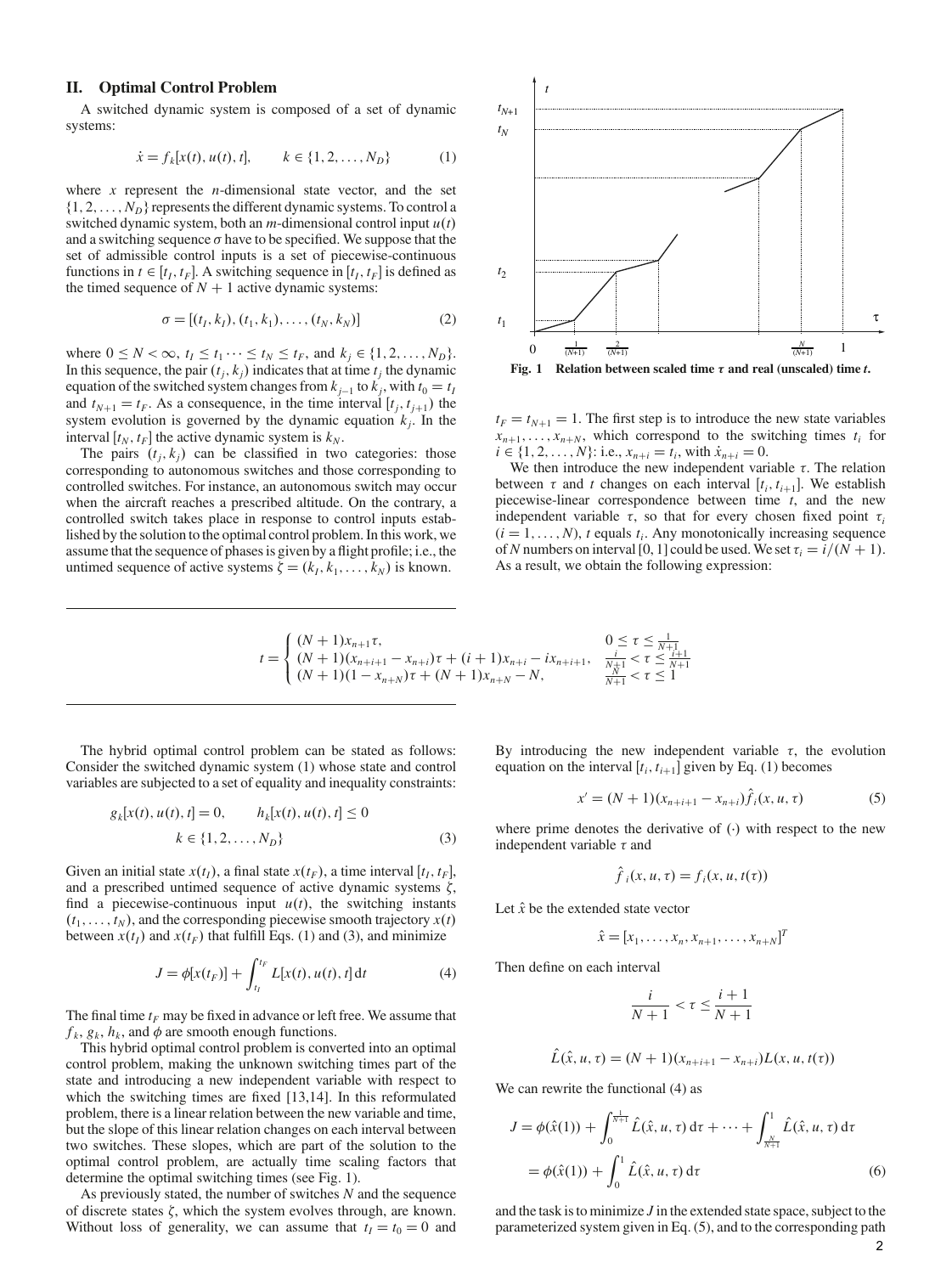constraints in Eq. (3). The new equivalent problem is a conventional optimal control problem. The last *N* components of the optimal solution of this problem,  $\hat{x}^*$ , will be the optimal switching times  $t_i$  for  $i = 1, \ldots, N$ .

#### III. Case Study

We consider a three-degree-of-freedom dynamic model that describes the point variable-mass motion of the aircraft over a flat-Earth model. We consider the vertical motion of the aircraft. A standard atmosphere is defined with  $\Delta T_{\text{ISA}} = 0$ .  $C_L$  is, in general, a function of the angle of attack and the Mach number: i.e.,  $C_L = C_L(\alpha, M)$ . The lift coefficient is used as a variable rather than the angle of attack. We assume a parabolic drag polar: i.e.,  $C_D$ =  $C_{D_0} + KC_L^2$ .

These hypotheses lead to the following set of differential algebraic equations (DAEs) for aircraft performance:

$$
m\dot{V} = T - D - mg\sin\gamma, \qquad mV\dot{\gamma} = L - mg\cos\gamma
$$
  

$$
\dot{x} = V\cos\gamma, \qquad \dot{h} = V\sin\gamma, \qquad \dot{m} = -\eta T
$$
 (7)

where *T* and  $C_L$  are the control inputs, and *V*, *x*, *h*,  $\gamma$ , and *m* are the state variables.

Given a commercial flight profile as a sequence of phases, initial and final conditions, and a set of path constraints, our goal is to find the minimum-fuel-consumption trajectory of the aircraft. Optimal switching times between phases and total flight time are also to be determined. The seven-phase flight profile used for the numerical simulation with its corresponding aerodynamic configurations and the operative procedures are given in Table 1. Note that according to our purpose of planning more efficient flight profiles within the current ATM paradigm, just one procedure per phase has been defined and the constant value of performance has been left free.

The characteristics of an Airbus A-320 have been taken from the Base of Aircraft Data (BADA) database.<sup>§</sup> The different aerodynamic configurations, the corresponding thresholds of use, and the value of the aerodynamic parameters are listed in Table 2. The boundary conditions of the flight are the following:  $x_{t_1} = 0$ ,  $h_{t_1} = 0$ ,  $v_{t_1} = 0$ 115 m/s,  $\gamma_{t_I} = 0.1$  rad,  $m_{t_I} = m_{\text{max}} = 77,000$  kg;  $x_{t_F} = 2000$  km, and  $h_{t_F} = 0$ .

The path constraints of the problem are those that conform the aircraft's flight envelope and have been taken from the BADA database manual [20].  $CL_{\text{max}_i}$  and  $V_{\text{stall}_i}$ , for  $i = 1, \ldots, 7$ , vary depending on the aerodynamic configuration. The rest of the constraints are equal for all phases:

$$
0 \le h \le \min[h_{M0}, h_u], \qquad C_{V_{\min}} V_{\text{stall}_i} \le V \le V_{M0}
$$
  

$$
M \le M_{M0}, \qquad m_{\min} \le m \le m_{\max}, \qquad 0 \le C_L \le C_{L_{\max}}
$$
  

$$
T \le T_{\max}, \qquad \dot{m}_{\min} \le \dot{m}
$$
 (8)

where

$$
h_u = h_{\text{max}} + G_t(\Delta T_{\text{ISA}} - C_{T_{c,4}}) + G_W(m_{\text{max}} - m)
$$

and  $C_{V_{\text{min}}} = 1.2$ . Regarding the landing phase,  $\gamma$  has also been constrained according to the typical values of an aircraft's final descent path: i.e.,

$$
-6 \deg \leq \gamma_{\text{landing}} \leq -3 \deg \tag{9}
$$

The reformulated optimal control problem is stated as follows:

$$
\min J = \int_0^{\frac{1}{N+1}} \hat{L}(\hat{x}, u, \tau) d\tau + \dots + \int_{\frac{N}{N+1}}^1 \hat{L}(\hat{x}, u, \tau) d\tau \qquad (10)
$$

Subject to dynamic constraint

Table 1 Flight profile

| Phase | Name             | Configuration  | Procedure              |
|-------|------------------|----------------|------------------------|
|       | Takeoff          | T <sub>O</sub> | $\gamma = c_1^a$       |
|       | Initial climbing | IC.            | $\gamma = c_2$         |
| 3     | Climb            | <b>CR</b>      | $V_{\text{CAS}} = c_3$ |
|       | Cruise           | <b>CR</b>      | $h = c_A$              |
|       | Descent          | <b>CR</b>      | $M=c5$                 |
|       | Approach         | AP             | $M = c6$               |
|       | Landing          | LD             | $\gamma = c_7$         |

<sup>a</sup>With  $c_i$ , for  $i = 1, \ldots, 7$ , being undetermined constant values.

Table 2 A-320 aerodynamic configurations

| Configuration | Flap    | $C_{L_{\max}}$ | Threshold, ft <sup>a</sup> | CD <sub>0</sub> | Κ      |
|---------------|---------|----------------|----------------------------|-----------------|--------|
| <b>TO</b>     | $1 + F$ | 1.48           | 400                        | 0.0393          | 0.0396 |
| IC            |         | 1.35           | 2000                       | 0.0242          | 0.0469 |
| <b>CR</b>     | Clean   | 1.17           | ٠                          | 0.024           | 0.0375 |
| AP            |         | 1.84           | 8000                       | 0.0456          | 0.0381 |
| LD            | Full    | 1.88           | 3000                       | 0.0838          | 0.0371 |

a Threshold altitude for configuration change.

$$
x' = (N+1)(x_{n+i+1} - x_{n+i})\hat{f}_i(x, u, \tau)
$$
\n(11)

switching dynamic constraint

$$
x'_{n+1} = \dots = x'_{n+N} = 0 \tag{12}
$$

initial boundary condition

$$
x(t_I) = x_{t_I} \tag{13}
$$

final boundary condition

$$
\psi(x(t_F), t_F) = 0 \tag{14}
$$

and path constraints

$$
\phi_{l_i} \le \phi_i[x, u] \le \phi_{u_i} \tag{15}
$$

where  $i = 1, \ldots, 7$  corresponds to the sequence of phases of the flight given in Table 1,  $N = 6$  is the number of switches, and  $\hat{L}(\hat{x}, u, \tau) = m'$ . Equation (11) corresponds to the aircraft DAE system given in Eq. (7), parametrized and particularized to the dynamic mode of each phase. Equation (12) are dynamic constraints associated to the switching variables. Equations (11) and (12) constitute the DAE system for the extended vector  $\hat{x}$  and Eqs. (13) and (14) are the initial and final conditions. Finally, Eq. (15) corresponds to the set of constraints of each phase given in Eqs. (8) and (9).

To solve the optimal control problem (10–15) a Simpson collocation method [15,16] has been used. The resulting sparse nonlinear programming problem (NLP), has been solved using IPOPT [21]. It had 1795 variables, 1525 equality constraints, and 1599 inequality constraints. The total computational time on a 2.56 GHz laptop with 4 GB RAM was 80.9005 s, showing the high computational efficiency of the method.

Table 3 Results

| Phase            | Switches, s | Consumption, kg | Value                                 |
|------------------|-------------|-----------------|---------------------------------------|
| Takeoff          | 11.00       | 22.63           | $\gamma$ given $a$                    |
| Initial climbing | 50.43       | 104.951         | $\gamma$ given                        |
| Climb            | 1186.16     | 1502.27         | $V_{\text{CAS}} = 129.57 \text{ m/s}$ |
| Cruise           | 7498.67     | 4728.21         | $h = 10,780.1$ m                      |
| Descent          | 8924.89     | 4896.79         | $M = 0.52$                            |
| Approach         | 9037.08     | 4912.26         | $M = 0.52$                            |
| Landing          | 9162.37     | 4930.51         | $\nu = -3.24$ deg                     |

a Given by the initial condition.

<sup>§</sup> Data available online at http://www.eurocontrol.int/eec/public/standard\_ page/proj\_BADA.html [retrieved 15 March 2010].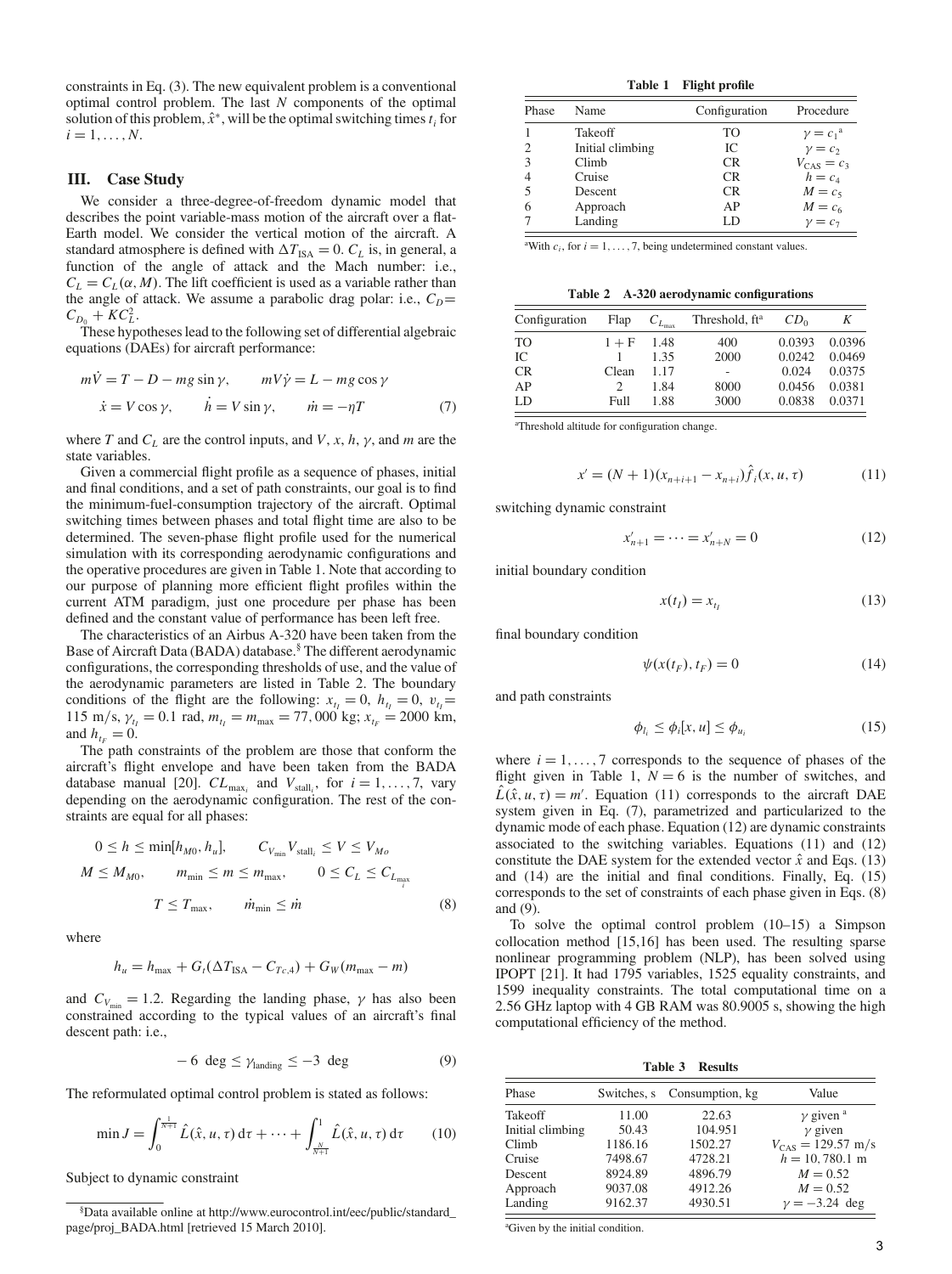

Fig. 3 True airspeed V and calibrated airspeed  $V_{\text{CAS}}$ .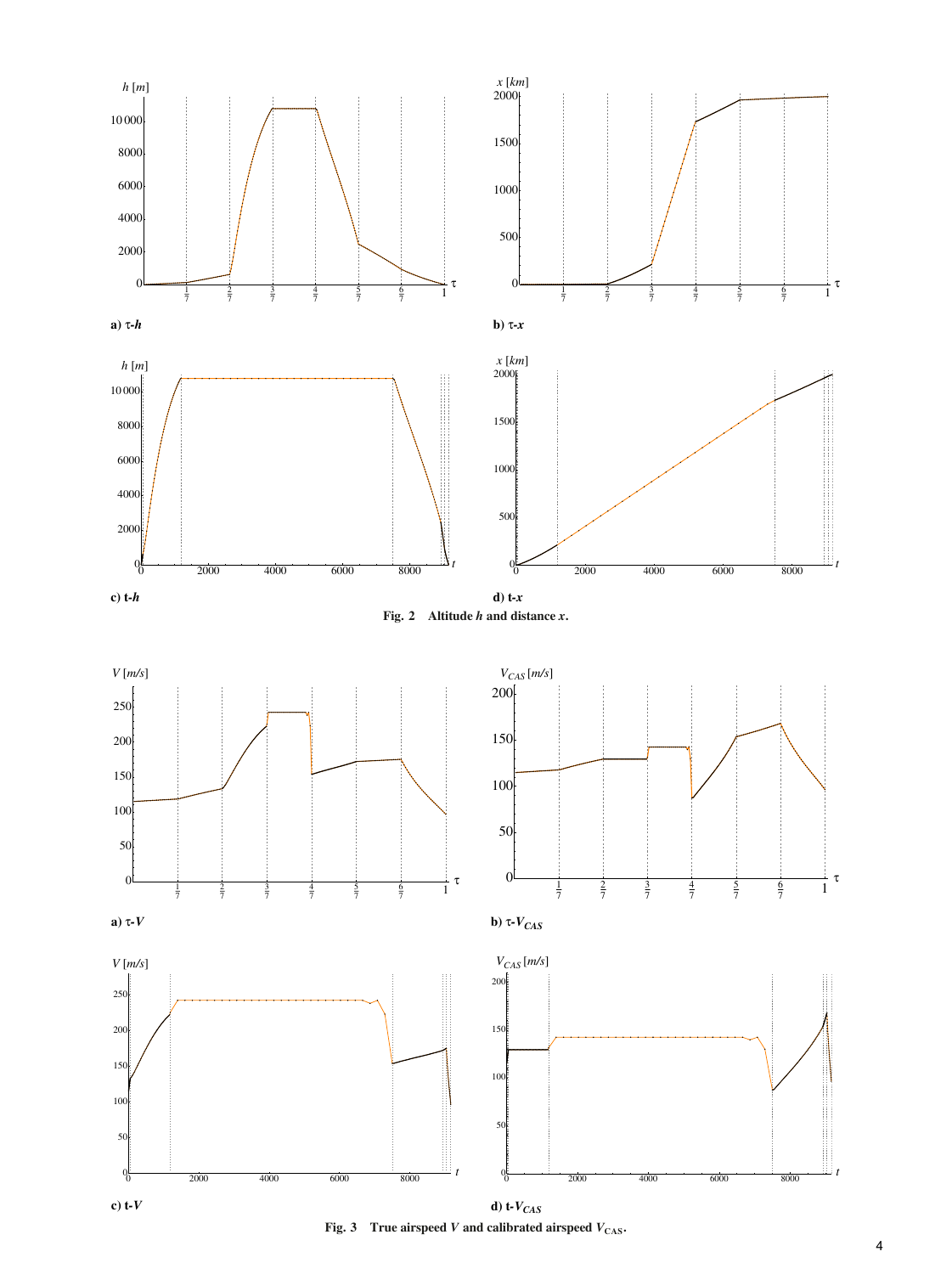

Fig. 5 Control laws.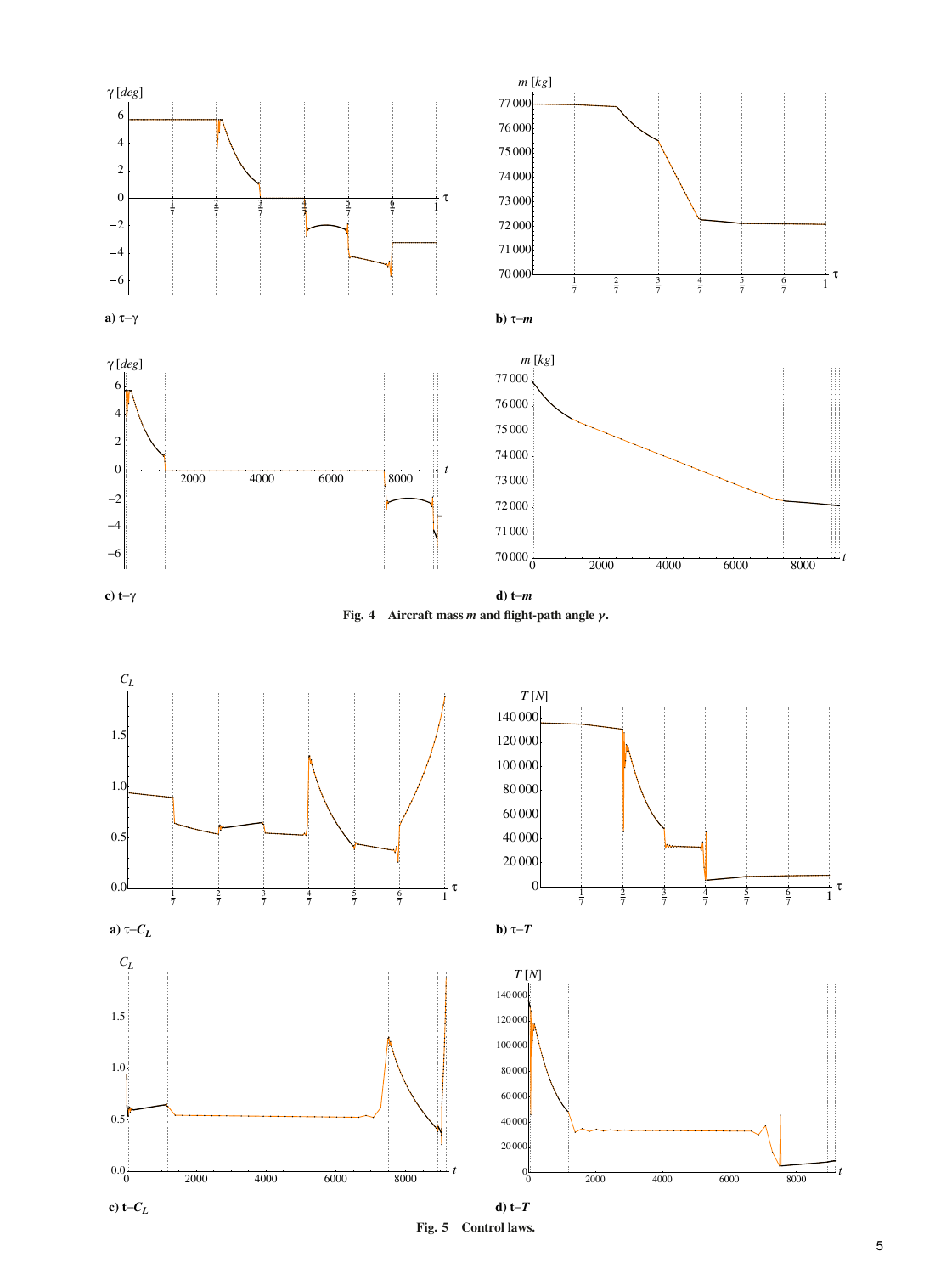Table 4 Results of backward integration

| States         | Value at $t_i$ (backward integration) Exact value at $t_i$ |  |
|----------------|------------------------------------------------------------|--|
|                | $1.3361 \times 10^{-3}$                                    |  |
| x              | $1.7473 \times 10^{-1}$                                    |  |
|                | 0.9809                                                     |  |
| $\eta$         | 0.9489                                                     |  |
| $\mathfrak{m}$ | 0.9929                                                     |  |

### A. Results

Table 3 shows the six switching times between phases and the total flight time (9162.37 s), the accumulated consumption at the end of every phase (4930.51 kg total consumption), and the constant values that describe aircraft performance in the different flight procedures. These values are also part of the optimal solution.

The optimal control law, the optimal switching instants, and the evolution of the state variables are represented in Figs. 2–5. For the sake of clarity, both control inputs and state variables are represented in terms of scaled time  $\tau$  and in terms of real time  $t$ . Scaled time  $\tau$ ranges from 0 to 1. A discretization grid has been defined for  $\tau$  with  $n = 270$ : phases 1, 2, 4, 6, and 7 with  $n<sub>i</sub> = 30$  and phases 3 and 5 with  $n_i = 60$ .

In Figs. 2–5 the seven phases are clearly distinguishable in both timescales. Switches between phases 1–2, 2–3, 5–6, and 6–7 are autonomous; i.e., they occur when the aircraft reaches the respective threshold altitudes. On the contrary, switches between phases 3–4 and 4–5 are controlled, since they are given by the control law within the optimal solution. Both the cruise altitude and the starting point of descent (respectively, switches 3 and 4) are not prefixed, but are set by the optimal solution, leading the system to the overall minimum fuel consumption.

Figures 2–4 show the state variables. In general, except for the case of  $\gamma$  (Fig. 4), all state variables vary smoothly, and  $\gamma$  exhibit highfrequency dynamics in phases 3 and 5, but are within reasonable values for aircraft performance. Figure 5 shows the expected behavior of control inputs.

#### B. A Posteriori Verification

Direct-transcription methods do not use the calculus of variations first-order necessary conditions [22]. However, it has been demonstrated that Karush–Khun–Tucker NLP necessary conditions approach the optimal control necessary conditions as the number of variables grows [23].

Therefore, we first mapped the discrete solution to the continuous domain using spline polynomials. The continuous control and state variables satisfy the normalized dynamic equations with a tolerance between  $10^{-4}$  and  $10^{-6}$  in most of the time domain. However, in small intervals close to the switching times they are not fulfilled, due to spurious wiggles in the interpolant polynomial.

Additionally, it is necessary to check that our solution fulfills the calculus of variations first-order necessary conditions. For this purpose, we compared the direct-transcription solution with the firstorder necessary conditions [24].We used the final values of states and costates obtained from the direct solution to backward integrate the state and costate dynamics together with the control algebraic equations. If initial state  $x<sub>I</sub>$  is accurately recovered, the first-order necessary conditions are fulfilled, thus verifying the optimality of the direct-transcription discrete solution (see [16,25] for more details).

Using this procedure, we recovered the normalized initial state, as shown in Table 4.

#### IV. Conclusions

The hybrid optimal control approach herein presented provides an overall optimal solution for a realistic seven-phase complete flight in which total fuel-consumption is minimized and switching times are obtained within the extended problem. We show that another concept of operation in air traffic management is possible, planning more efficient flight profiles toward cost-effectiveness, environmental sustainability, and, at the same time, meeting safety requirements.

#### Acknowledgments

This work is partially supported by the Spanish Government through the Ministerio de Ciencia e Innovación, the Comunidad de Madrid, and the project i-Math Ingenio Mathematica. This work has been carried out within the framework of the Atlantida project, partially funded by the Spanish Centro para el Desarrollo Tecnológico e Industrial, in which the Universidad Rey Juan Carlos is collaborating with GVM Aerospace and Defence.

#### **References**

- [1] Lygeros, J., Sastry, S., and Tomlin, C., "The Art of Hybrid Systems," Compendium of Lecture Notes for the Hybrid Systems Class, Univ. of California, Berkeley, Berkeley, CA, 2002, pp. 231–248..
- [2] Branicky, M. S., Borkar, V. S., and Mitter, S. K., "A Unified Framework for Hybrid Control: Model and Optimal Control Theory," IEEE Transactions on Automatic Control, Vol. 43, No. 1, 1998, pp. 31–45. doi:10.1109/9.654885
- [3] Ross, I. M., and D'Souza, C. N., "Hybrid Optimal Control Framework for Mission Planning," Journal of Guidance, Control, and Dynamics, Vol. 28, No. 4, July–Aug. 2005, pp. 686–697. doi:10.2514/1.8285
- [4] Xu, X., and Antsaklis, P. J., "Optimal Control of Switched Systems via Nonlinear Optimization Based on Direct Differentiations of Value Functions," International Journal of Control, Vol. 75, No. 16/17, 2002, pp. 1406–1426. doi:10.1080/0020717021000023825
- [5] Xu, X., and Antsaklis, P. J., "Results And Perspectives on Computational Methods for Optimal Control of Switched Systems," Hybrid Systems: Computation and Control, Springer, New York, 2003,
- pp. 540–555. [6] Roh, W., and Kim, Y., "Trajectory Optimization for a Multi-Stage Launch Vehicle Using Time Finite Element and Direct Collocation Methods," Engineering optimization, Vol. 34, No. 1, 2002, pp. 15–32. doi:10.1080/03052150210912
- [7] Huntington, G. T., and Rao, A. V., "Optimal Configuration of Spacecraft Formations via a Gauss Pseudospectral Method," Advances in the Astronautical Sciences, Vol. 120, 2005, pp. 33–50.
- [8] Jorris, T. R., and Cobb, R. G., "Multiple Method 2-D Trajectory Optimization Satisfying Waypoints and No-Fly Zone Constraints," Journal of Guidance, Control, and Dynamics, Vol. 31, No. 3, May– June 2008, pp. 543–553. doi:10.2514/1.32354
- [9] Jorris, T. R., and Cobb, R. G., "Three-Dimensional Trajectory Optimization Satisfying Waypoints and No-Fly Constraints," Journal of Guidance, Control, and Dynamics, Vol. 32, No. 2, March– April 2009, pp. 551–572. doi:10.2514/1.37030
- [10] Benson, D., "A Gauss Pseudospectral Transcription for Optimal Control," Ph.D. Thesis, Dept. of Aeronautics and Astronautics, Massachusetts Inst. of Technology, Cambridge, MA, 2004.
- [11] Fahroo, F., and Ross, I. M., "Direct Trajectory Optimization by a Chebyshev Pseudospectral Method," Journal of Guidance, Control, and Dynamics, Vol. 25, No. 1, Jan.–Feb. 2002, pp. 160–166. doi:10.2514/2.4862
- [12] Ross, I. M., and Fahroo, F., "Pseudospectral Knotting Methods for Solving Optimal Control Problems," Journal of Guidance, Control, and Dynamics, Vol. 27, No. 3, May–June 2004, pp. 397–405. doi:10.2514/1.3426
- [13] Xu, X., and Antsaklis, P. J., "Optimal Control of Switched Systems Based on Parameterization of the Switching Instants," IEEE Transactions on Automatic Control, Vol. 49, No. 1, 2004, pp. 2–16. doi:10.1109/TAC.2003.821417
- [14] *Ž*efran, M., "Continuous Methods for Motion Planning," Ph.D. Thesis, Univ. of Pennsylvania, Computer and Information Science, PA, Philadelphia, 1996.
- [15] Hargraves, C. R., and Paris, S. W., "Direct Trajectory Optimization Using Nonlinear Programming and Collocation," Journal of Guidance, Control, and Dynamics, Vol. 10, No. 4, July–Aug. 1987, pp. 338–342. doi:10.2514/3.20223
- [16] Herman, A. L., and Conway, B. A., "Direct Optimization Using Collocation Based on High-Order Gauss-Lobatto Quadrature Rules," Journal of Guidance, Control, and Dynamics, Vol. 19, No. 3, May– June 1996, pp. 592–599.